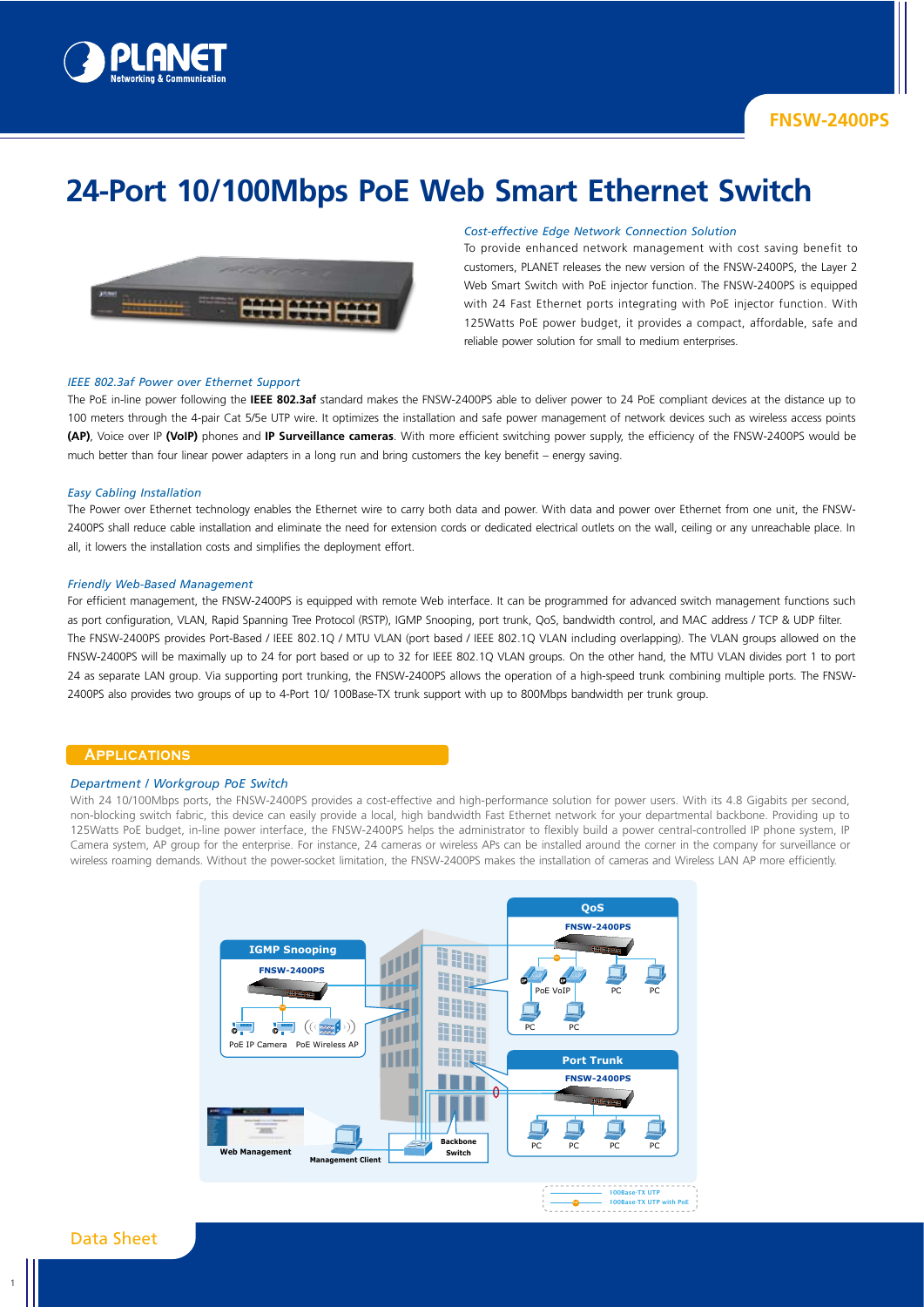

## **Key Features**

## *Physical Port*

- 24-Port 10/100Mbps Fast Ethernet ports with PoE Injector
- Reset button for system management

#### *Power over Ethernet*

- Complies with IEEE 802.3af Power over Ethernet Mid-Span PSE
- Up to 24 IEEE 802.3af devices powered
- Supports PoE Power up to 15.4 Watts for each 802.3af PoE port
- Auto detect powered device (PD)
- Circuit protection prevents power interference between ports
- Remote power feeding up to 100m

#### *Layer 2 Features*

- Auto-MDI / MDI-X detection on each RJ-45 port
- Prevents packet loss with back pressure (Half-Duplex) and IEEE 802.3x PAUSE Frame Flow control (Full-Duplex)
- Supports **VLAN**:
	- IEEE 802.1Q Tag-Based VLAN
	- Port-Based VLAN
	- MTU VLAN (Multi-Tenant Unit VLAN)
- Supports Link **Aggregation**
	- up to 2 trunk groups
	- up to 4 Fast Ethernet ports per trunk group
	- IEEE 802.3ad LACP (Link Aggregation Control Protocol)
- Supports Spanning Tree Protocol
	- STP, IEEE 802.1D (Classic Spanning Tree Protocol)
	- RSTP, IEEE 802.1w (Rapid Spanning Tree Protocol)
	- Loopback Detection
- Port Mirroring to monitor the incoming or outgoing traffic on a particular port

#### *Quality of Service*

- 2 priority queues on all switch ports
- Traffic classification:
	- Port-Based priority
	- IEEE 802.1p based priority
	- IP TOS / DSCP based priority
	- TCP / UDP Port-Based QoS
- Strict priority and Weighted Round Robin (WRR) CoS policies
- In/Out rate limit control on each port
- Broadcast Storm Control support

#### *Multicast*

• Supports IGMP Snooping v1 and v2

### *Security*

- MAC address filter
- TCP & UDP filter on each port
- Management idle time security

#### *Management*

- Remote Web interface for Switch management and setup
- Supports SNMP v1
- Supports DHCP Option 82 and DHCP Relay
- Firmware upgrade through Web interface
- Configuration upload / download through Web interface
- Reset button for system reboot or reset to factory default